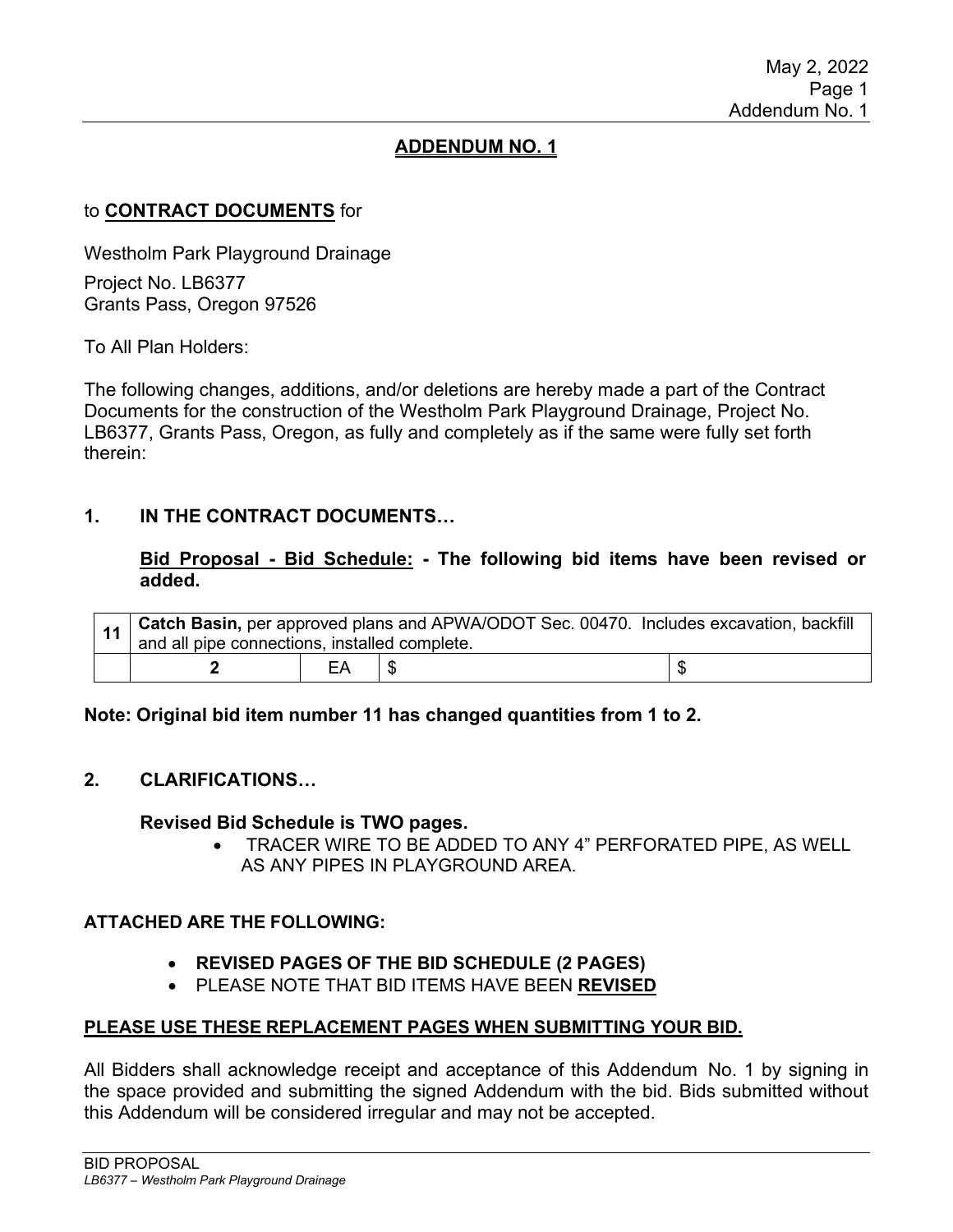# RECEIPT OF THIS ADDENDUM IS ACKNOWLEDGED AND CONDITIONS ARE HEREBY

AGREED TO THIS DAY OF 2022.

Bidder's Name (Company) (Signature)

BY:

**END OF ADDENDUM NO. 1**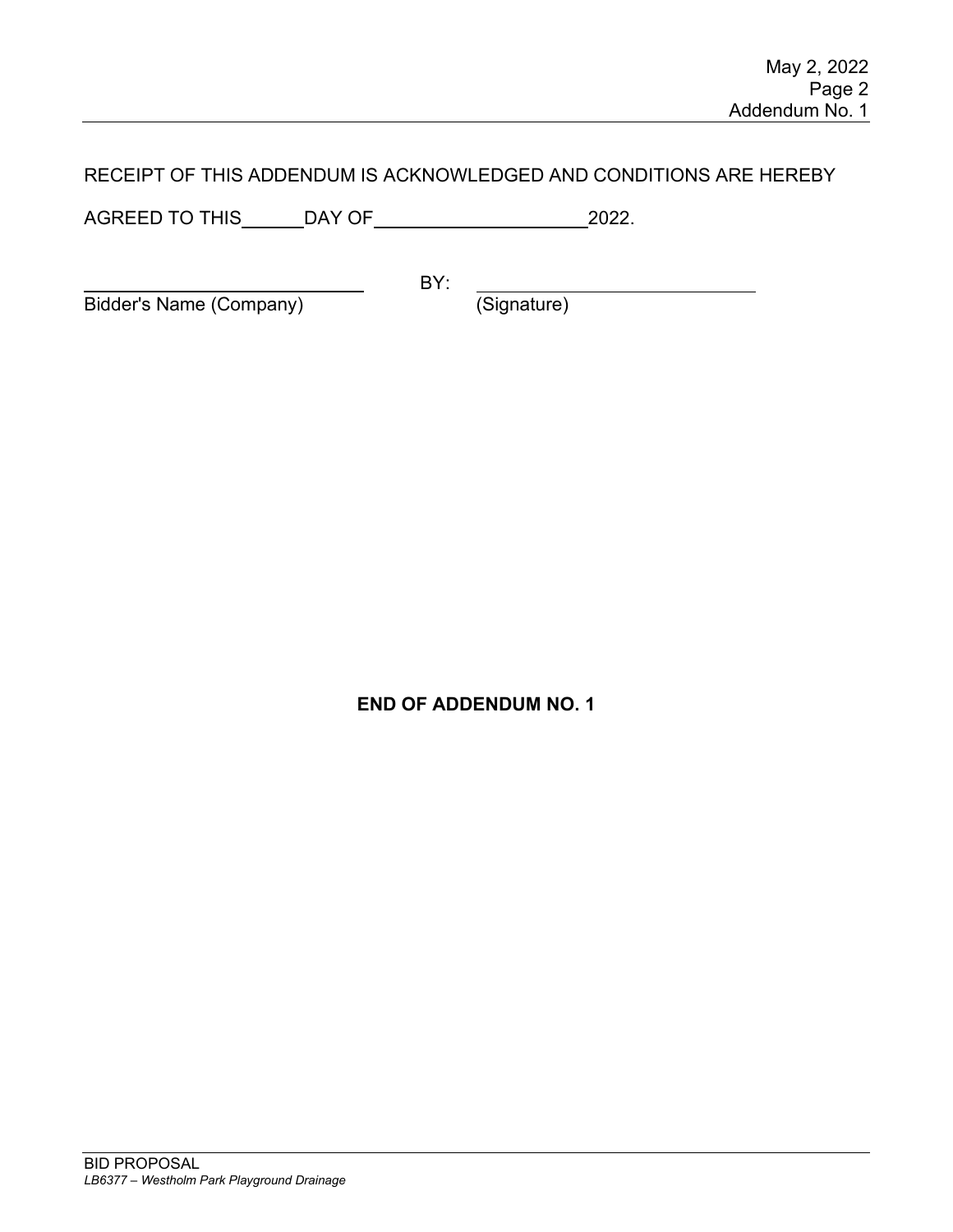## **BID SCHEDULE Westholm Park Playground Drainage LB6377**

| <b>PART 00200 - TEMPORARY FEATURES AND APPURTENANCES</b>                                                                                                                                                        |                                                                                                                                                                                                                                                                     |             |                   |                        |  |  |  |  |
|-----------------------------------------------------------------------------------------------------------------------------------------------------------------------------------------------------------------|---------------------------------------------------------------------------------------------------------------------------------------------------------------------------------------------------------------------------------------------------------------------|-------------|-------------------|------------------------|--|--|--|--|
| <b>Item</b>                                                                                                                                                                                                     | Quantity                                                                                                                                                                                                                                                            | <b>Unit</b> | Unit Price (Fig.) | <b>Extended Amount</b> |  |  |  |  |
|                                                                                                                                                                                                                 | Mobilization, move in of equipment and materials per APWA/ODOT Sec. 00210,                                                                                                                                                                                          |             |                   |                        |  |  |  |  |
|                                                                                                                                                                                                                 |                                                                                                                                                                                                                                                                     | <b>LS</b>   | \$                |                        |  |  |  |  |
| $\mathbf{2}$                                                                                                                                                                                                    | Work Zone Traffic Control, includes TCD, TCM and TCP per approved plans,<br>M.U.T.C.D., and APWA/ODOT Sec. 00225 and 00225.90 (b), complete.                                                                                                                        |             |                   |                        |  |  |  |  |
|                                                                                                                                                                                                                 |                                                                                                                                                                                                                                                                     | <b>LS</b>   | \$                |                        |  |  |  |  |
| 3                                                                                                                                                                                                               | Erosion and Sediment Control, per approved plans and APWA/ODOT Sec.<br>00280.00 Inlet protection, Dust Control, Sediment Fence, Biofilter Bags etc.,<br>installed complete.                                                                                         |             |                   |                        |  |  |  |  |
|                                                                                                                                                                                                                 |                                                                                                                                                                                                                                                                     | <b>LS</b>   | \$                |                        |  |  |  |  |
| 4                                                                                                                                                                                                               | Construction Staking, lay out and set construction stakes and marks to establish<br>the lines, grades, and slopes necessary for project completion, per Special<br>Provisions Sec. 00150.15 (c).                                                                    |             |                   |                        |  |  |  |  |
|                                                                                                                                                                                                                 |                                                                                                                                                                                                                                                                     | <b>LS</b>   | \$                | \$                     |  |  |  |  |
| PART 00300 - ROADWORK                                                                                                                                                                                           |                                                                                                                                                                                                                                                                     |             |                   |                        |  |  |  |  |
| 5                                                                                                                                                                                                               | Removal of Structures and Obstructions, includes removal and proper disposal<br>of pipe, concrete and sidewalk and sawcutting or other methods of cutting<br>pavement, per approved plans and APWA/ODOT Sec. 00310.and 00291.20(c),<br>(Hazardous Waste), complete. |             |                   |                        |  |  |  |  |
|                                                                                                                                                                                                                 |                                                                                                                                                                                                                                                                     | <b>LS</b>   | S                 | \$                     |  |  |  |  |
|                                                                                                                                                                                                                 | <b>PART 00400 - DRAINAGE AND SEWERS</b>                                                                                                                                                                                                                             |             |                   |                        |  |  |  |  |
| 6                                                                                                                                                                                                               | 48" Flat Top Storm Drain Manhole, per approved plans and GP338 and APWA<br>/ODOT Sec. 00470. Includes manhole, excavation, bedding and compacted<br>backfill per APWA/ODOT Sec. 00405, adjustment to finish grade and pipe<br>connections, installed, complete.     |             |                   |                        |  |  |  |  |
|                                                                                                                                                                                                                 |                                                                                                                                                                                                                                                                     | EA          |                   | \$.                    |  |  |  |  |
| Install 8" Storm Drain Pipe, PVC 3034, per approved plans and APWA/ODOT<br>Sec. 00445. Includes trench excavation, bedding and compacted backfill per<br>7<br>APWA/ODOT Sec.00405, installed complete.          |                                                                                                                                                                                                                                                                     |             |                   |                        |  |  |  |  |
|                                                                                                                                                                                                                 | 138                                                                                                                                                                                                                                                                 | LF          | \$                | \$                     |  |  |  |  |
| 8                                                                                                                                                                                                               | Install 6" Storm Drain Pipe, PVC 3034, per approved plans and APWA/ODOT<br>Sec. 00445. Includes trench excavation, bedding and compacted backfill per<br>APWA/ODOT Sec.00405, installed complete.                                                                   |             |                   |                        |  |  |  |  |
|                                                                                                                                                                                                                 | 80                                                                                                                                                                                                                                                                  | LF          | S                 | \$                     |  |  |  |  |
| Install 4" Storm Drain Pipe, Perforated PVC 3034, per approved plans and<br>APWA/ODOT Sec. 00445. Includes trench excavation, bedding, compacted<br>9<br>backfill, per APWA/ODOT Sec.00405, installed complete. |                                                                                                                                                                                                                                                                     |             |                   |                        |  |  |  |  |
|                                                                                                                                                                                                                 | 490                                                                                                                                                                                                                                                                 | LF          | \$                | \$                     |  |  |  |  |